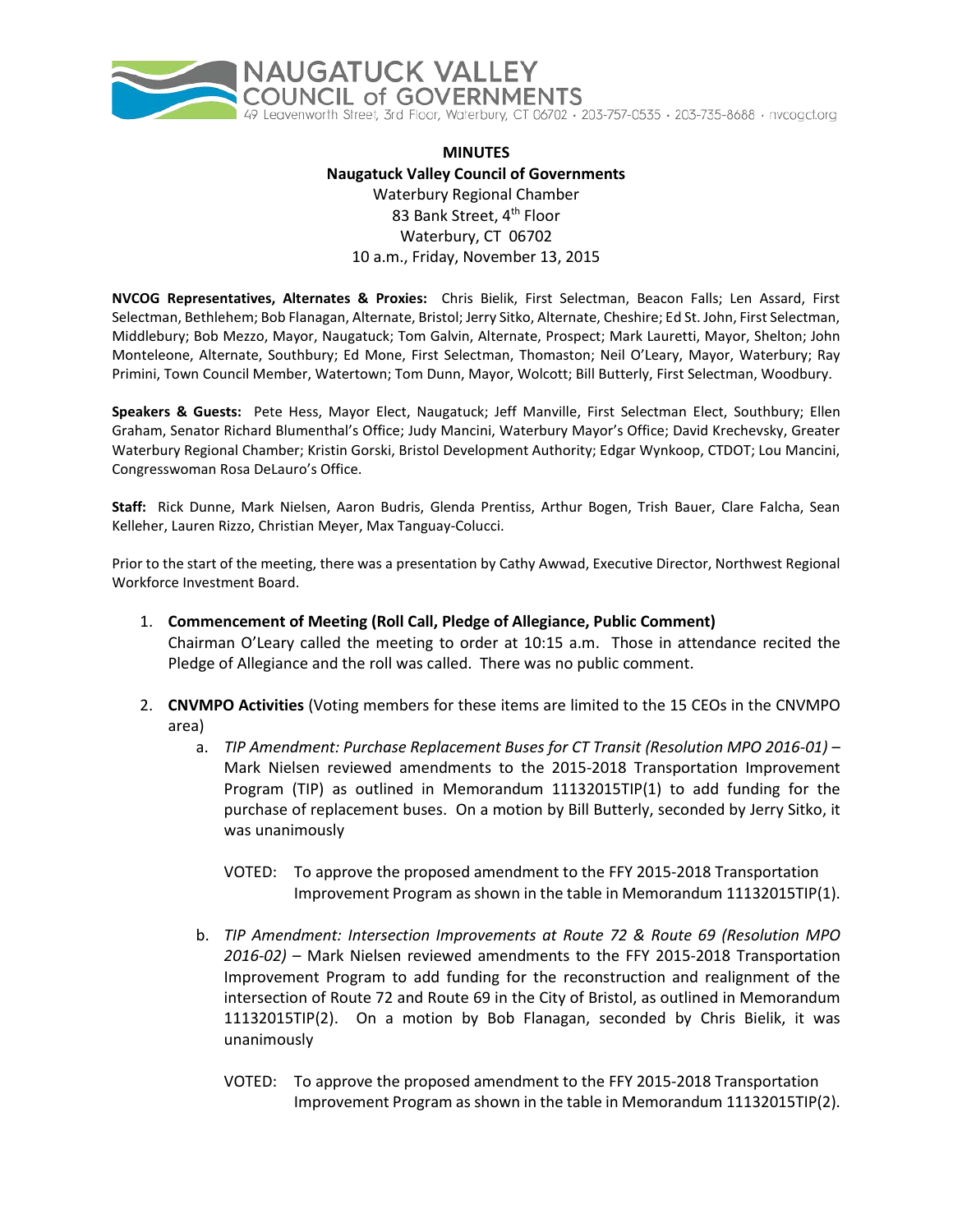#### 3. **NVCOG Administrative Items**

a. *Approval of the Minutes of the October 9, 2015 NVCOG Meeting* – On a motion by Tom Dunn, seconded by Len Assard, it was unanimously

VOTED: To approve the minutes of the October 9, 2015 NVCOG meeting.

b. *Financial Report* – Clare Falcha reviewed the financial report as outlined in Memorandum 11122015F-Financial Update. On a motion by Mark Lauretti, seconded by Tom Dunn, it was unanimously

VOTED: To approve the financial report as presented.

c. *Proposed 2016 Meeting Schedule* – Rick Dunne said the schedule keeps the same recommended meeting dates, with the exception of holidays or other scheduling issues that need to be avoided. It was noted that the schedule reflected an incorrect 12 noon meeting date, and that this typo would be corrected to show the meeting time as 10 a.m. On a motion by Bill Butterly, seconded by Ed St. John, it was unanimously

VOTED: To adopt the 2016 meeting schedule with a corrected meeting time of 10 a.m.

d. *Director's Report* – Rick Dunne reported that the lease has been executed for the new office space and a contractor has been selected by the landlord. Capital systems costs for the new space have been mostly resolved. The architect will be issuing an order to proceed to the landlord's contractor and will also be inspecting for approval of payments of the work for which NVCOG is responsible.

On the hiring front, the Transportation Planner I position has been filled. Candidates for the Engineer and Project Manager positions have been selected and offers have been made or will be made soon.

The Brownfields Revolving Loan Fund Committee (RLF) currently consists of the chief elected officials (CEOs) of the four lower Valley municipalities. Per last month's NVCOG meeting, letters of interest to be a part of the committee should be addressed to the chairman in care of Mr. Dunne. The committee will consist of five members.

In order to streamline meetings, Mr. Dunne said a consent agenda might be adopted. He is interested in input and comments on the type of items to include. The consent agenda could possibly being next month.

In February a draft budget may be presented for the 2016-2017 fiscal year. Included will be projections for dues, which are anticipated to remain flat. Notices to the CEOs will go out in January.

The Corridor Conference, a conference to "brand" the region and promote economic development and make a case for infrastructure investments throughout the corridor, will take place at the Palace Theater on January 28, with a snow date of January 29. Save the date notices will be sent.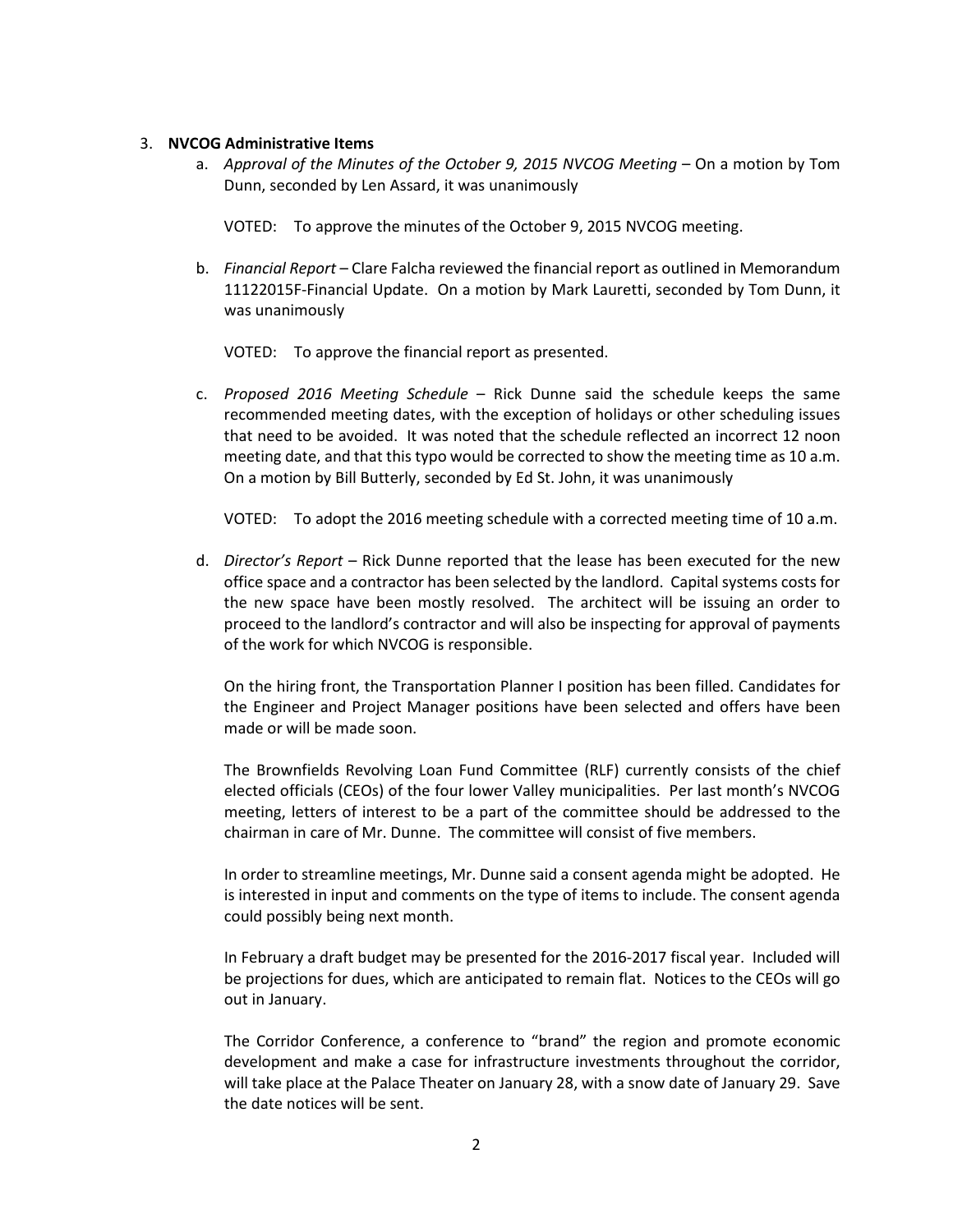- e. *Health Insurance Subcommittee Recommendation* Mr. Dunne reviewed the Health Insurance Subcommittee's recommendation as outlined in Memorandum 11132015- Health Insurance Plan Recommendation. The subcommittee, led by Ed Mone of Thomaston, had done due diligence in researching health insurance plan options as offered by NVCOG's agent. It was determined that the New CT Partnership 2.0 plan being rolled out by the State Comptroller's office is the best plan for reasons including out-ofpocket costs, potential cost savings, and the fact that State Plan 2.0 is a group plan and not individually rated. The subcommittee's recommendation is to enroll NVCOG employees in the State Plan 2.0 and re-examine options prior to re-enrolling at the end of the three year commitment required for enrollment in the plan. On a motion by Ed Mone, seconded by Chris Bielik, it was unanimously
	- VOTED: To adopt the recommendation of the insurance subcommittee and direct the Executive Director to file the paperwork.
- f. *Letter of Concern to the Attorney General (Road Salt)* Sean Kelleher said that at October's NVCOG meeting, staff was directed to draft a letter of concern to the Attorney General (AG), requesting their staff look into possible collusion occurring the in the road salt marketplace. NVCOG staff had several conversations with the anti-trust division of the AG's office, and they are very receptive to any information or evidence of noncompetitive practices that anyone may be able to provide. NVCOG staff drafted a letter summarizing concerns and identifying past suspect behavior in the road salt industry. On a motion by Ed St. John, seconded by Ed Mone, it was unanimously
	- VOTED: To authorize the Chairman to sign and transmit the letter of concern, as presented, to the Attorney General.
- g. *Proposed Bylaws Amendments – Regional Planning Commission* Sean Kelleher said that as discussed at the last meeting, the NVCOG Bylaws contain a provision for an appeals process of the Regional Planning Commission (RPC), which, as written, leads appeals of RPC findings on zoning issues to eventually reach the NVCOG board. The inclusion of NVCOG's executives in this process is an artifact and counter to the Council's desire to remain separate from regional zoning issues. Staff has developed amendments to NVCOG's bylaws that maintain that the RPC is a body of NVCOG while also affording it greater autonomy and eliminating the need for any NVCOG board action in an appeals process. The amendments permit the RPC to draft their own operating policies, subject to Council approval. The autonomy granted the RPC by these amendments will allow the RPC greater flexibility in how it organizes itself based upon the needs of its membership. As the NVCOG bylaws require a two month process for amendments, it is recommended that NVCOG accept the proposed bylaw amendments for consideration at its December meeting. On a motion by Ed Mone, seconded by Bob Flanagan, it was unanimously
	- VOTED: To accept the amendments to the NVCOG bylaws, as proposed, for consideration at the December regular meeting of the Council.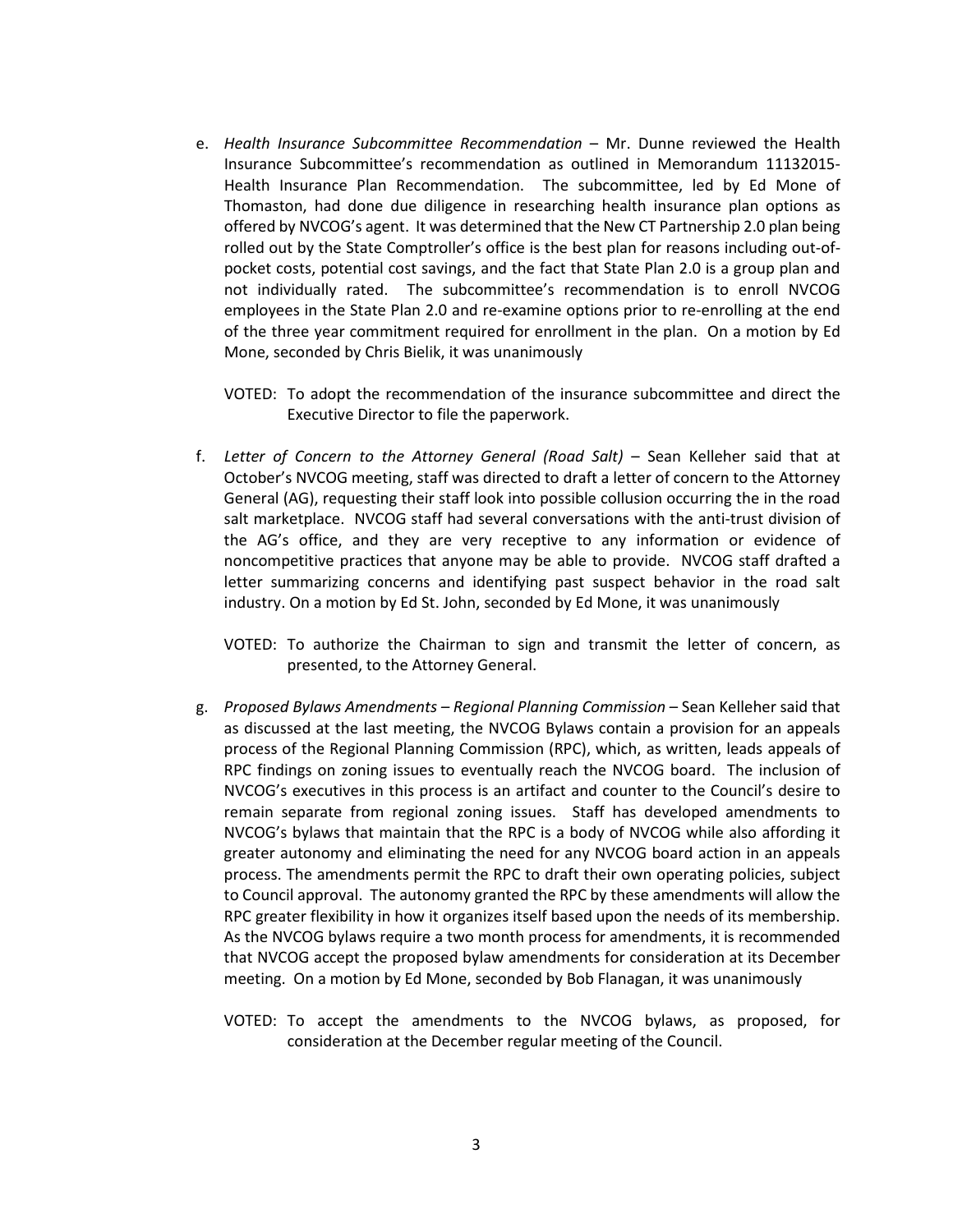#### 4. **Regional Brownfields Partnership (RBP)**

- a. *Resolution to Accept the RBP as a Functioning Committee of NVCOG –* Mr. Kelleher said that as had also been discussed at a previous NVCOG meeting, the RBP has contemplated amending its bylaws. The issue had been raised whether the RBP, as an unincorporated voluntary association of chief elected officials, lacking tax identification and hosted by NVCOG, has the authority to adopt its own bylaws. Counsel found that the RBP operates as a committee of NVCOG and it may adopt its own operating policies at the direction of NVCOG, its host. However, these operating policies are not bylaws in the strict sense of the word, and the host agency may require the RBP to draft its own operating rules in accordance with conditions the host sets forth. Adopting a resolution that explicitly establishes the relationship between NVCOG and the RBP would permit the RBP to adopt operating policies of its own design, subject to approval by NVCOG. Arthur Bogen spoke in favor of supporting the suggested motion. On a motion by Chris Bielik, seconded by Bob Mezzo, it was unanimously
	- VOTED: To adopt a resolution establishing the RBP as a committee of NVCOG, enabling NVCOG to delegate to the RBP the power and authority to make decisions over brownfields program, and authorizing the RBP to develop its operating rules within certain principles.
- b. *Motions to Approve Applications to State and Federal Sources of Brownfields Funding* Arthur Bogen said these applications would allow the brownfields program to obtain state and federal grants, with NVCOG serving as fiduciary, and would help manage the projects and bring efficiency and expertise to them.
	- i. DECD Brownfield Area-Wide Revitalization Grant Mr. Bogen said this grant is intended to take advantage of a new state program and he outlined some of its intended uses. On a motion by Bob Mezzo, seconded by Tom Dunn, it was unanimously
		- VOTED: That NVCOG adopt Resolution #2016-04 endorsing the application to the DECD Brownfield Area-Wide Revitalization Grant for the Regional Brownfields Partnership Comprehensive Plan Project, and further authorize the NVCOG Secretary and Executive Director, as appropriate, to execute all related documents.
	- ii. DECD Municipal Assessment Grant on Behalf of the Town of Southbury Mr. Bogen said NVCOG, as fiduciary, would manage this grant on behalf of Southbury. The grant would deal with soil and groundwater assessment on 40 acres of town owned land and determine impacts that might need to be considered for possible redevelopment. On a motion by Tom Dunn, seconded by Jerry Sitko, it was unanimously
		- VOTED: To adopt NVCOG Resolution #2016-05 endorsing the application to the DECD Municipal Assessment Grant on behalf of the Town of Southbury for the Stevenson Site Project, and further authorize the Council Secretary and Executive Director, as appropriate, to execute all related documents.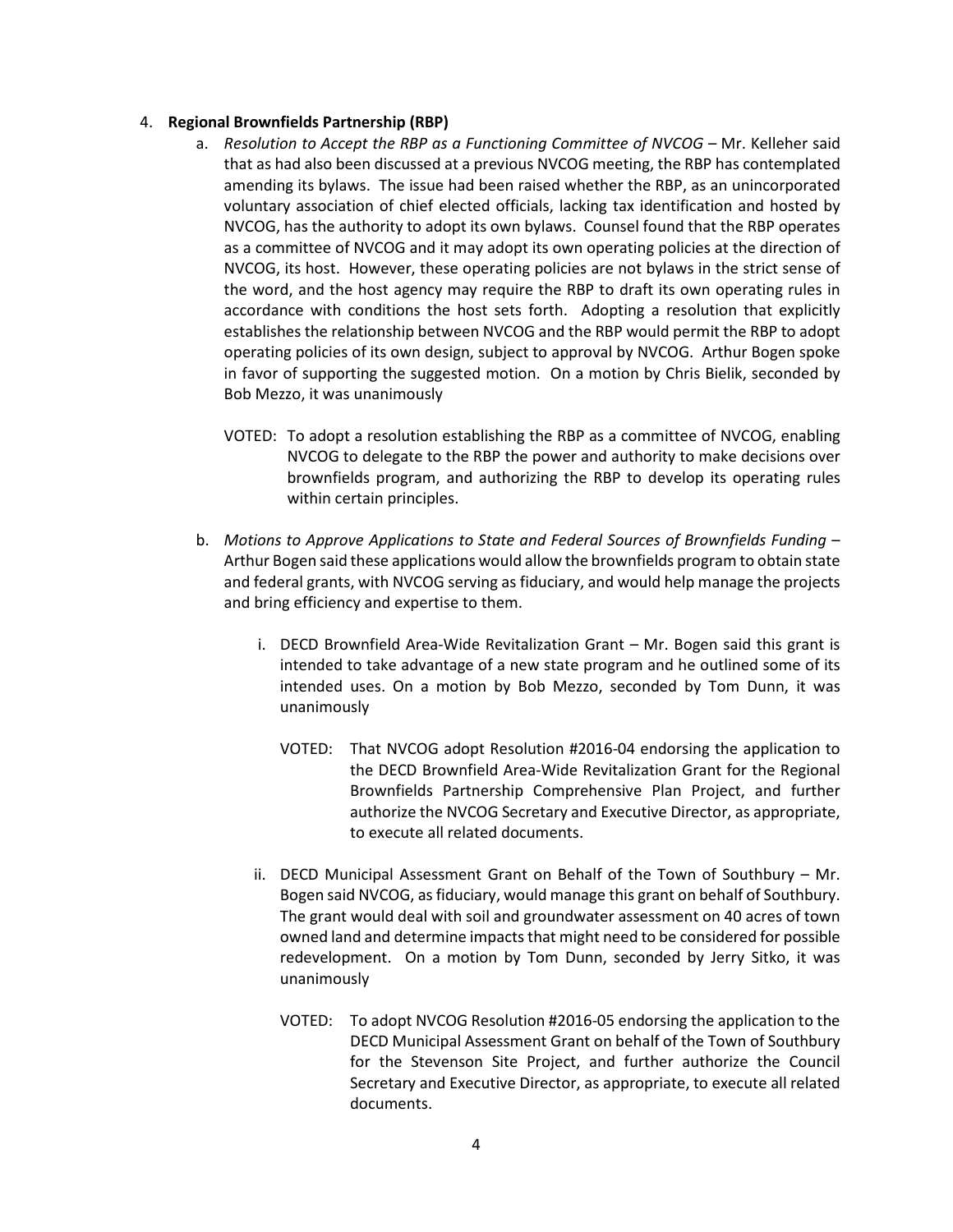- iii. DECD Municipal Assessment Grant on Behalf of the Town of Beacon Falls Mr. Bogen said this grant is to assess soil, water, and hazardous building materials to develop a clean-up cost for the 100 Railroad Avenue Project. On a motion by Bob Mezzo, seconded by Tom Dunn, it was unanimously
	- VOTED: To adopt Resolution #2016-06 endorsing the application to the DECD Municipal Assessment Grant on behalf of the Town of Beacon Falls for the 100 Railroad Avenue Project, and further authorize the Council Secretary and Executive Director, as appropriate, to execute all related documents.
- iv. EPA FY2016 Assessment Grant Mr. Bogen said this grant would provide assessment funds to look at municipal sites. On a motion by Mark Lauretti, seconded by Chris Bielik, it was unanimously
	- VOTED: To direct the Executive Director to make application to the EPA FY2016 Assessment Grant for Community-Wide Assessments, and further authorize the Executive Director to execute all related documents.

## 5. **Municipal Shared Services/Economic Development**

Rick Dunne said that an opt-in model has been adopted for municipal shared services. Any idea can go forward as long as at least two municipalities are interested. Anyone who does not want to participate in any particular program does not have to.

Mr. Dunne said that John DiCarlo has received municipal shared services surveys back from all municipalities except for two. There are nine volunteers to serve on the municipal shared services committee.

Next month a Regional Performance Incentive Program (RPIP) grant proposal will be presented. The proposal will include both regional municipal parcel and regional revaluation services. If funded, input would be solicited from municipal assessors for the regional revaluation concept, and all towns would have the ability to opt-in over a five year period and benefit from potential cost savings and efficiencies.

Mr. Dunne said a new RFP for a household hazardous waste contract is being created. The contract for the 10 town region that COGCNV and later NVCOG managed expired with the October event. The RFP will be designed to serve those communities, with an opt-in capability for the other NVCOG municipalities to participate as well.

## 6. **NVCOG Planning/Transportation Items**

- a. *LOTCIP: Preliminary Evaluation of Project Proposals* Mark Nielsen said the Transportation Technical Advisory Committee met on Tuesday to develop evaluation criteria. All proposals received will be evaluated and a list of recommended projects prepared for endorsement by NVCOG.
- b. *Naugatuck River Greenway Projects* Mr. Nielsen said there are two ongoing projects: a uniform signage design package, and an economic impact study that is being conducted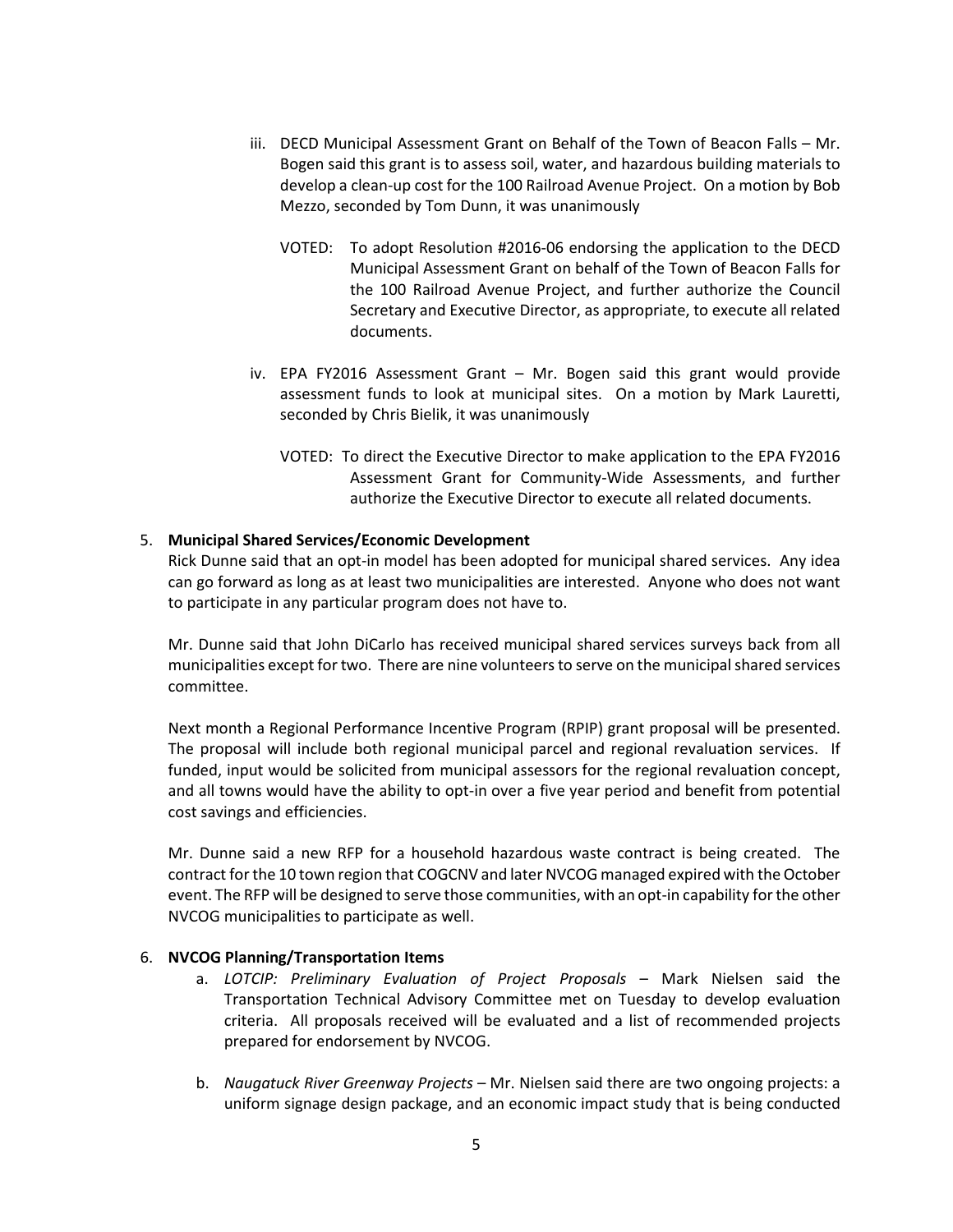in conjunction with UConn. Also, NVCOG is serving as administrator/fiduciary for the Watertown and Thomaston recreational trails grant. The grant will allow for the design and building of a short section of trail in Thomaston and for the design of some critical elements in Watertown. An RFP was recently issued for these design elements, and a consultant should be selected soon.

- c. *Grant Opportunities*
	- i. Open Space and Watershed Land Acquisition Aaron Budris said the CT Department of Energy and Environmental Protection (DEEP) is accepting applications from municipalities, non-profit land conservation organizations, and water companies for two competitive grant programs: the Open Space and Watershed Land Acquisition Grant Program, and the Urban Green and Community Garden Initiative Grant Program. The deadline for both is 2/2/16.
	- ii. Public Fleet EV and Public Workplace EV Charging Station Incentive Mr. Budris also reported that DEEP is offering a competitive funding opportunity for municipalities to purchase electric vehicles (EVs) and/or to purchase and install EV charging stations at municipal facilities. Proposals will be accepted until 5 p.m. on 12/5/15.

## 7. **Other**

- a. *Public Laws and Programs* Sean Kelleher reported that as a result of legislation passed during the regular and special 2015 legislative sessions, COGs and municipalities have been presented with a range of mandatory and optional actions. Mr. Kelleher outlined a number of the actions that went into effect on 10/1/15, and referred NVCOG members to Memorandum 11032015-LGS and its attachment for further information. There was also a discussion on public safety issues.
- b. *Additional Items* Chairman O'Leary recognized outgoing Naugatuck Mayor Bob Mezzo and thanked him for his service. Mr. Mezzo said a few words and introduced Naugatuck Mayor Elect Pete Hess. Mr. Hess said he looked forward to working with the board. Mr. Dunne said a briefing package from NVCOG would be sent to the new chief elected officials.

First Selectman Ed St. John asked that an update be sent that outlines where each municipality stands with regard to their greenway projects. He said this did not need to be an agenda item for next month, but could be handled as was most convenient.

First Selectman Len Assard said Bethlehem's Christmas town festival would be held on December 4.